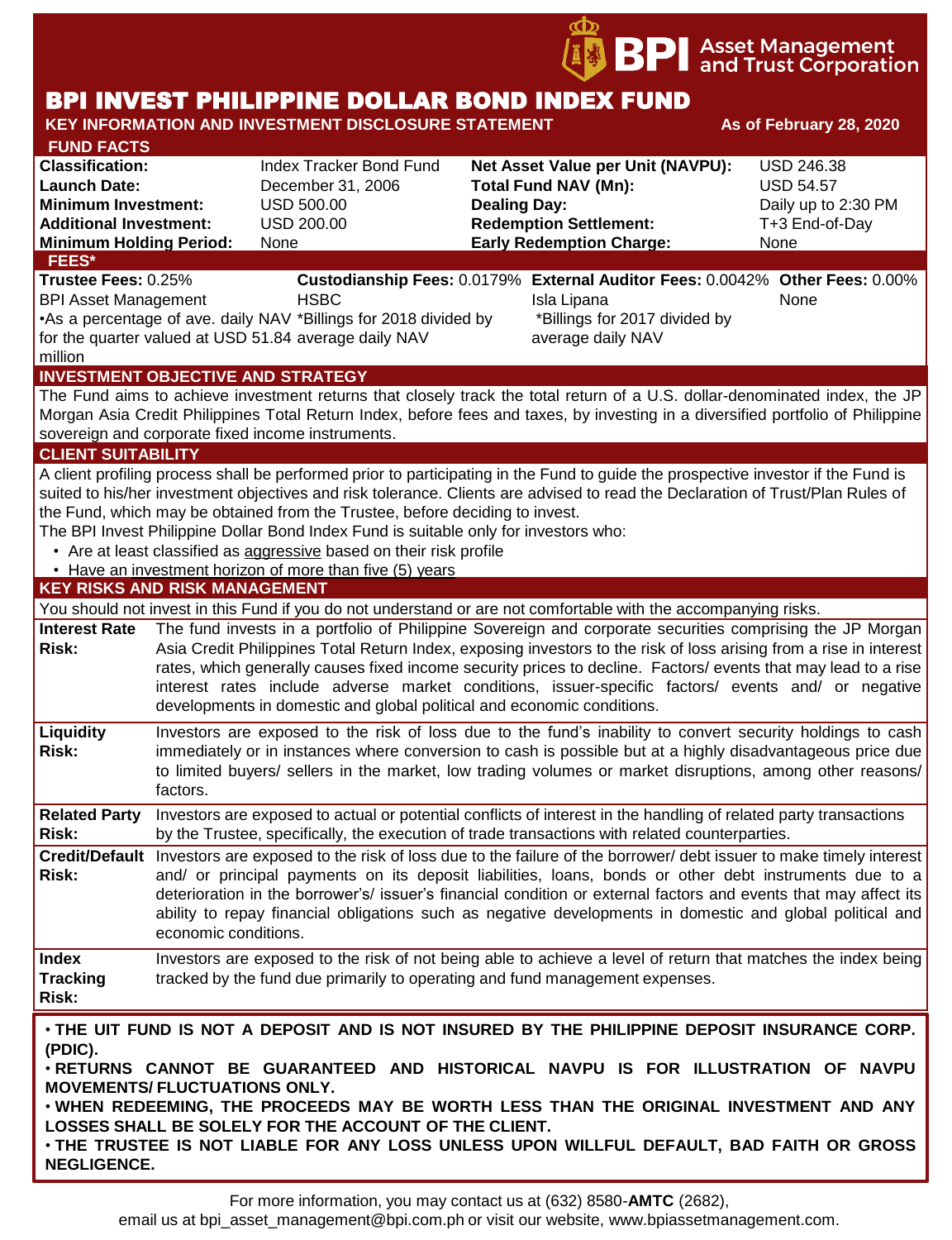#### **FUND PERFORMANCE AND STATISTICS AS OF FEBRUARY 28, 2020**

(Purely for reference purposes and is not a guarantee of future results)



**Fund 1.00 3.23 2.32 13.11 19.54 146.38 Benchmark** 1.11 3.31 2.51 13.78 20.87 159.92

\*Benchmark is the JP Morgan Asia Credit Philippines Total Return

**Fund 13.11 9.14 6.13 5.08 4.92 7.09 Benchmark** 13.78 9.60 6.52 5.57 5.42 7.52

**Fund 2.86 13.27 -0.73 5.85 2.96 3.41 Benchmark** 2.94 13.95 -0.61 6.36 3.53 3.97

**1 mo 3 mo 6 mo 1YR 3YRS S.I.<sup>2</sup>**

**1YR 2YRS 3YRS 4YRS 5YRS S.I.**

**YTD 2019 2018 2017 2016 2015**

| <b>NAVPU over the past 12 months</b>   |        |
|----------------------------------------|--------|
| Highest                                | 248.11 |
| Lowest                                 | 217.36 |
| <b>STATISTICS</b>                      |        |
| Weighted Ave Duration (Yrs)            | 7.530  |
| Volatility, Past 1 Year (%) 3          | 3.15   |
| Port. Weighted Yield to Maturity (%)   | 2.673  |
| <b>Current Number of Holdings</b>      | 48     |
| Tracking Error (3-Yr) <sup>4</sup> (%) | 0.42   |

<sup>1</sup>Returns are net of fees.

<sup>2</sup>Since Inception

<sup>3</sup>Measures the degree to which the Fund fluctuates vis-à-vis its average return over a period of time.

<sup>4</sup>Measure of deviation between the Fund's return and benchmark returns. A lower number means the Fund's return is closely aligned with the benchmark. 5 Includes accrued income, investment securities purchased, accrued expenses, etc.

\*Declaration of Trust is available upon request through branch of account.

| <b>PORTFOLIO COMPOSITION</b>                        |           | <b>TOP TEN HOLDINGS</b> |                 |           |
|-----------------------------------------------------|-----------|-------------------------|-----------------|-----------|
| <b>Allocation</b>                                   | % of Fund | <b>Name</b>             | <b>Maturity</b> | % of Fund |
| Government                                          | 64.69     | <b>RoP Bonds</b>        | 10/23/2034      |           |
| Corporates                                          | 33.16     |                         |                 |           |
| Cash                                                | 0.10      | <b>RoP Bonds</b>        | 2/2/2030        |           |
| Time deposits and money market                      | 1.26      | <b>RoP Bonds</b>        | 3/1/2041        |           |
| Other receivables – net of liabilities <sup>5</sup> | 0.79      | <b>RoP Bonds</b>        | 3/16/2025       |           |
| <b>Maturity Profile</b>                             |           | <b>RoP Bonds</b>        | 1/20/2040       |           |
| Cash and Less than 1 Year                           | 2.52      | <b>RoP Bonds</b>        | 1/14/2031       |           |
| Between 1 and 3 Years                               | 9.64      | <b>RoP Bonds</b>        | 1/21/2024       |           |
| Between 3 and 5 Years                               | 27.38     | <b>RoP Bonds</b>        | 2/1/2028        |           |
| Between 5 and 7 Years                               | 9.89      | <b>RoP Bonds</b>        | 2/2/2042        |           |
| Between 7 and 10 Years                              | 15.51     |                         |                 |           |
| More than 10 Years                                  | 35.05     | <b>RoP Bonds</b>        | 1/14/2029       |           |

## **RELATED PARTY TRANSACTIONS\***

**CUMULATIVE PERFORMANCE (%) <sup>1</sup>**

Index

**ANNUALIZED PERFORMANCE (%) <sup>1</sup>**

**CALENDAR YEAR PERFORMANCE (%) <sup>1</sup>**

The Fund has investments and trade transactions with BPI Asset Management and Trust Corporation (BPI AMTC):

Ayala Corporation – USD 1.16 million AC Energy – USD 2.09 million Bank of the Philippine Islands – USD 0.15 million

Investments in the said outlets were approved by the BPI AMTC's Board of Directors. Likewise, all related party transactions are conducted on an arm's length and best execution basis and within established limits.

\* Related party in accordance with BPI AMTC's internal policy.